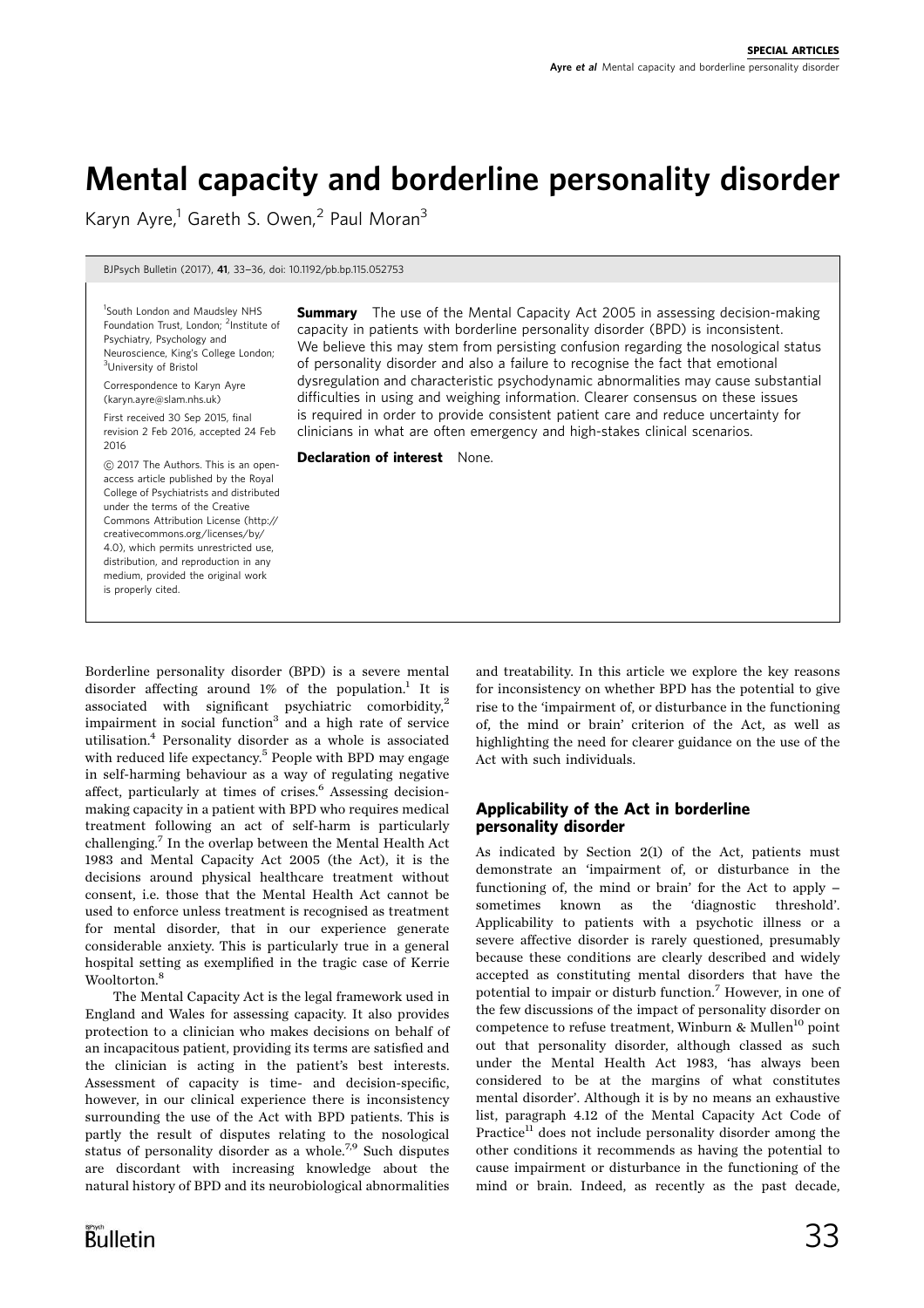lingering doubts about the nosological status of personality disorders in general were still being voiced by senior figures in academic psychiatry.<sup>9</sup>

Over the past 10-15 years, the empirical evidence base for personality disorders in general and particularly for BPD has expanded substantially. Robust longitudinal studies have charted the natural history of BPD<sup>12</sup> and shown that while symptomatic improvement is common, enduring impairment in social functioning<sup>3</sup> is a defining feature of the condition. Cost of illness studies have shown that the costs of managing people with BPD exceed the costs associated with managing people with depression.<sup>4</sup> Other studies have shown that the life expectancy of people with personality disorder is markedly reduced and that the loss of lived years is at least equivalent to that seen in schizophrenia.5 There is also growing evidence of underlying neurobiological abnormalities associated with BPD.13,14 Finally, the increasing number of well-conducted clinical trials which show that effective treatment is possible provides further evidence supporting the validation of the construct of BPD.15

In summary, as a result of considerable research endeavour, we now know that BPD is, without doubt, a valid category of mental disorder. As such, it must be considered 'an impairment of, or a disturbance in, the functioning of the mind or brain'. Therefore, not only is the Mental Capacity Act framework applicable to people with BPD, but it is clinically inappropriate not to consider its relevance when assessing people with BPD. There is a need for greater consensus regarding this, to eradicate the assumption that capacity assessments, tout court, cannot apply to such patients.<sup>7,11</sup>

Perhaps another reason why this assumption has been so pervasive relates to Parsons's notion of the 'sick role'.<sup>16</sup> This illustrates the link between illness and its social benefits: among these, the absolution of responsibility.<sup>17</sup> The doctor's role is key, as it is the doctor who confers this role on the patient and provides social sanction for receipt of those benefits.<sup>16</sup> Doctors are often divided as to whether patients with BPD can be thought of as being ill and thus entitled to a sick role.<sup>9,18</sup> As the Act requires the presence of an 'impairment' or 'disturbance in function' to be applicable, one might view its application to BPD patients as being synonymous with sanctioning an adoption of the sick role. Such a view may not sit comfortably with a clinician who may view a volitional act of self-harm as being 'manipulative'.9,18

The issue of volitional control and, by inference, manipulation, therefore seems the crux of the matter. Pickard<sup>19</sup> points out that it is hard to accept that patients with a personality disorder completely lack control over their actions. She qualifies this by pointing out they 'may not always have full conscious knowledge of why they are behaving as they do'.<sup>19</sup> Similarly, Szmukler has speculated that suicidal impulses may sometimes stem from 'an inner disturbance the [person] finds difficult to describe'.<sup>7</sup> The question for clinicians is that, in situations where high-stakes decisions must be made, how does the phenomenology of BPD impair an individual's ability to understand and reflect on both the risks and benefits of treatment, and also the motivation underlying their behaviour?

# How does BPD affect capacity?

Fuchs<sup>20</sup> identified that, at the extremes of emotional dysregulation, BPD patients become enveloped in that mental state to the extent that they are unable to view things objectively. Over time, repetition of this cycle leads to the chronic feelings of emptiness that characterise the disorder, meaning that patients 'miss the experience of agency or authorship of their life'.<sup>20</sup> Broadly speaking, this key concept can be illustrated in two general clinical scenarios.

The first is a patient presenting as an emergency at the extreme of an episode of emotional dysregulation. Self-harming behaviours may serve an affect regulation function $6$  and assessment of capacity to accept or refuse treatment following a severe episode of self-harm is a common clinical scenario. The framework for decisionmaking, per the Act, requires the patient to understand the pros and cons of treatment for their condition. If the self-harm is life threatening, accepting treatment would therefore be life saving, and to refuse, by inference, a decision likely to result in death.

To 'use or weigh' relevant information about options in the process of deciding is the element of the capacity test that causes most interpretative difficulty in BPD. As Principle 4 of the Act states: 'a person is not to be treated as unable to make a decision merely because he makes an unwise decision'. Deciding to refuse life-saving treatment may be unwise, but it is not the decision per se that we are assessing, rather how 'accountable' the patient is for the decision.<sup>21,22</sup> Elliot has argued that in depression, even though patients may understand the risks, ultimately the disorder may affect whether they 'care' about that risk, thus reducing the 'authenticity' of the decision.<sup>22</sup> If depression can lead to a pathological lack of 'care' about one's own interests, could the drive to emotionally regulate via self-harm lead to a pathological 'resistance' to acting in one's own best interests that robs BPD patients of decision authenticity?

Research has suggested that key interpersonal schemas in BPD include sadomasochistic behaviour, where patients hurt themselves in an internalised 'punitive parent' mode.<sup>23</sup> The relevance to treatment refusal here seems clear. In addition, as Szmukler points out, any capacity assessment is essentially a dynamic between the patient and the doctor.<sup>7</sup> Refusal of the doctor's recommendation could also be viewed within this sadomasochistic paradigm. This is surely the source of the sense of 'manipulation'<sup>18</sup> frequently felt by doctors treating these patients.

The great trap in these scenarios is assuming that refusal of life-saving treatment is equivalent to a wish to die and an acceptable 'unwise' decision. While this may indeed be the case in some instances, this de facto assumption endangers the lives of some BPD patients, as in some cases the decision to refuse per se may simply be a manifestation of the disorder, rather than a carefully considered wish to die. The risk to these patients is compounded by an intolerance of 'manipulation' felt by the doctor, who in turn may take this as evidence that the patient has full insight into the situation and accept their refusal as an unwise but capacitous decision. In summary, as a direct consequence of the mental disorder itself, BPD patients may

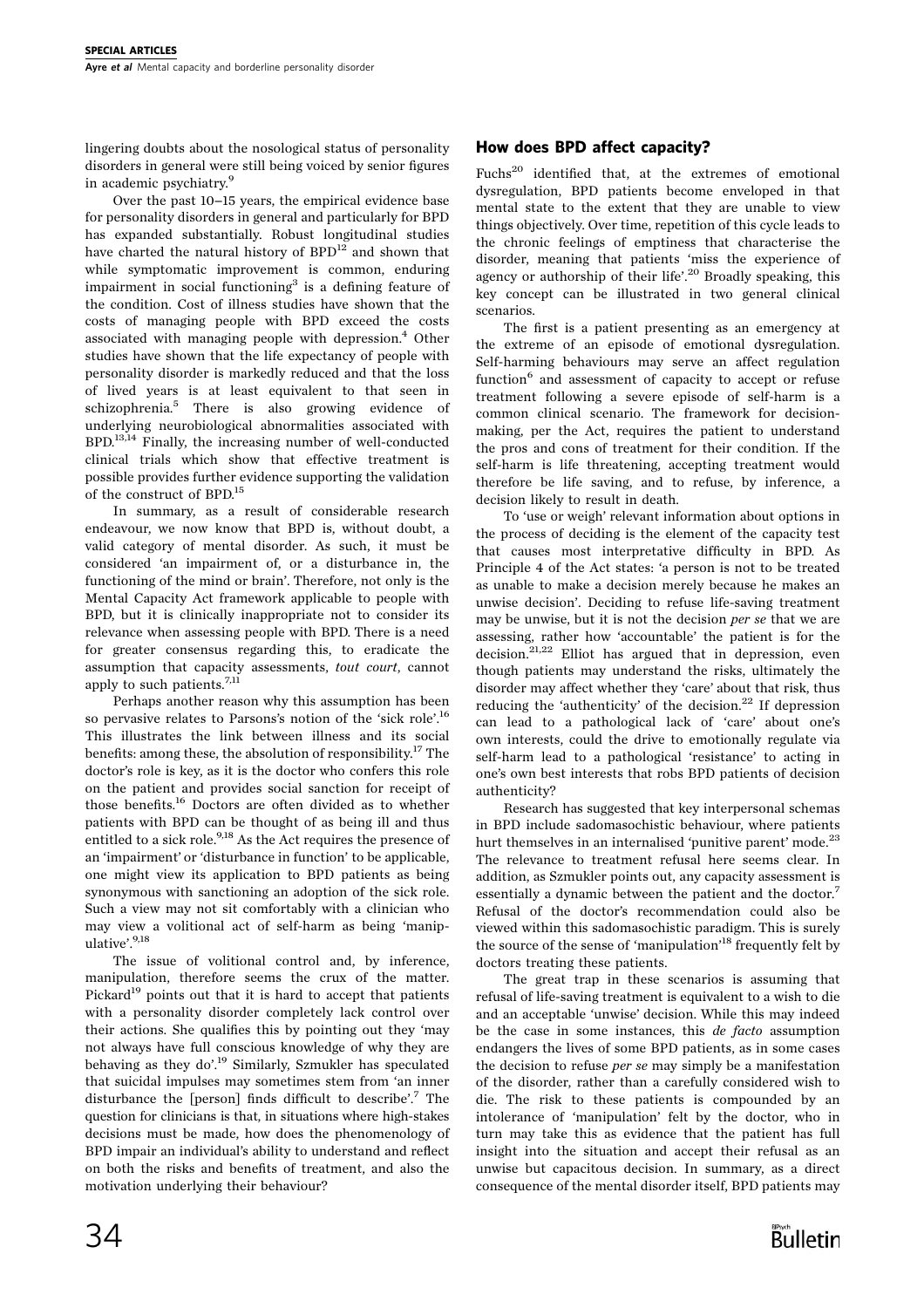unwittingly become caught up in a destructive iatrogenic cycle of harm.

A second clinical example which aptly illustrates the lack of 'authorship' of life $19$ <sup>that</sup> may occur for people with BPD while dealing with doctors has been provided by Winburn & Mullen.<sup>10</sup> They describe the case of a BPD patient who was judged incapacitous to refuse a potentially life-saving blood transfusion. Her decision to refuse treatment was viewed as a consistent, chronic behavioural pattern and overall constituted a 'disturbed form of engagement . . . rather than an effort to disengage'. Case law reflects these views, as seen in the case of  $B$  v Croydon Health Authority,<sup>24</sup> where a young woman with BPD was starving herself to the point where enforced nasogastric feeding was considered. Lord Justice Hoffman wrote in his judgment that he found it difficult to conclude that the patient had capacity, despite her seeming to have a good understanding of the risks and options. It was this that made him question whether her choice was truly autonomous, because, while being able to make cogent and articulate statements about her wishes, it was hard for him to deem someone capacitous when she is 'crying inside for help but unable to break out of the routine of punishing herself'.

## How this affects clinical practice

The assessment of mental capacity in BPD patients is complex and may therefore cause clinicians significant anxiety where high-stakes decisions are to be made. It is conceivable that such anxiety may lead to risk-averse practices. In her review of suicide risk management in  $BPD$  patients, Goodman<sup>25</sup> highlighted the influence of medico-legal concerns on clinicians, by referring to a survey26 that had shown that 85% of clinicians working with BPD patients had, within the past year, practised in a way 'that would relieve their anxiety over medicolegal risks'. In our example of the BPD patient refusing life-saving treatment following self-harm and where capacity is marginal, risk-averse practice would presumably involve erring on the side least likely to result in death, i.e. a judgement of incapacity, detention and enforced treatment.

However, Pickard<sup>19</sup> points out that it is particularly in the interests of patients with BPD that we attribute decision-making responsibility to them where possible, as this is the basis of some of the most effective psychological treatments for BPD, where self-control and mentalisation development are key. Szmukler suggests that when capacity could be argued from both sides, 'one might conclude that . . . the patient's account, although not the one preferred by the clinician, is an adequate one, and sufficient to demonstrate that the patient has capacity'.<sup>7</sup> Law states that 'with regard to the degree of incapacity the nearer to the borderline the more weight must in principle be attached to [the patient's] wishes and feelings'. $27$  In application to BPD this would appear to imply that if the incapacity is only marginal the patient should, in effect, be approached as if with capacity.

So how do we balance over- and under-attributing capacity to BPD patients in clinical practice? Buchanan's work<sup>28</sup> is relevant to this problem. He describes that when capacity is in doubt, we may vary our threshold for deciding what constitutes true incapacity, based on the stakes of the decision. Thus, when the negative consequences of a decision are likely to be severe, the clinician would require a more robust demonstration of capacity.<sup>28</sup> In essence, the clinician is balancing possible infringement of autonomy with negative consequences of the outcome of the decision. Ultimately, capacity is judged legally to be either present or absent, but as Lord Donaldson pointed out in the case of Re T (Adult: Refusal of Treatment),<sup>29</sup> doctors should consider whether the capacity that is there is 'commensurate' with the seriousness of the decision.

One might argue that proportionality merely reflects the clinicians' increasing anxiety about higher-stakes situations, thus not addressing the underlying problem: that there is little consensus and guidance on whether and how BPD may affect decision-making. Clearer guidance and consensus on how BPD may affect decision-making abilities in different clinical scenarios will reduce anxiety for clinicians and may help the Act become more predictable in its application.

## **Conclusions**

Borderline personality disorder is a mental disorder. The use of the law in treating patients with BPD should be predictable and its application to clinical scenarios reproducible. The current use of the Mental Capacity Act 2005 in assessing decision-making capacity in such patients is lacking in these respects.

While BPD should be viewed as a mental disorder, this only means the Act is applicable; it is not synonymous with the view that people with BPD necessarily lack capacity for decision-making or responsibility for their actions. The psychopathology of BPD and specifically the way this affects the 'using and weighing' element of decision-making capacity is extremely complex and not acknowledged widely enough either in clinical practice or within the Mental Capacity Act itself. This leads to inconsistency in patient care. Further research into this field, along with clearer clinical consensus and legal guidance, is urgently required.

## About the authors

Karyn Ayre is an Academic Clinical Fellow, South London and Maudsley NHS Foundation Trust, London; Gareth S. Owen is a Clinical Senior Lecturer and Honorary Consultant Psychiatrist, Institute of Psychiatry, Psychology and Neuroscience, King's College London; Paul Moran is a Reader and Honorary Consultant Psychiatrist, Centre for Academic Mental Health, School of Social and Community Medicine, University of Bristol.

## References

- 1 National Institute for Health and Care Excellence. Borderline Personality Disorder: Treatment and Management (CG78). NICE, 2009.
- 2 Zimmerman M, Mattia Jl. Axis I diagnostic comorbidity and borderline personality disorder. Compr Psychiatry 1999; <sup>40</sup>: 245-52.
- 3 Skodol AE, Gunderson JG, McGlashan TH, Dyck IR, Stout RL, Bender DS, et al. Functional impairment in patients with schizotypal, borderline, avoidant, or obsessive-compulsive personality disorder. Am J Psychiatry 2002; <sup>159</sup>: 276-83.